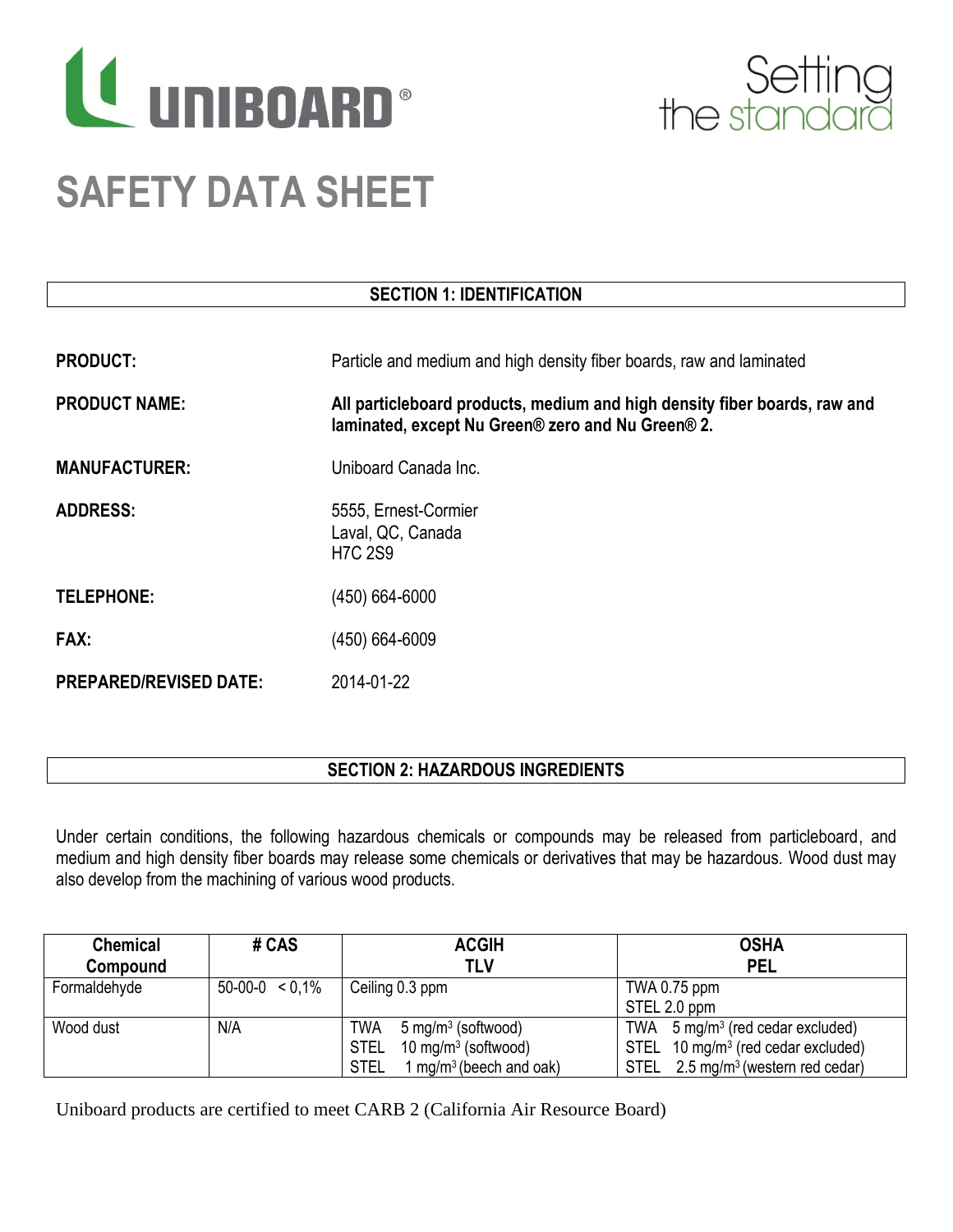



### Notes:

OSHA = Occupational Safety & Health Administration

ACGIH = American Conference of Governmental Industrial Hygienists

PEL = Permissible Exposure Limit

TWA = Time Weighted Average

TLV = Threshold Limit Value – recommended level

STEL = Short Term Exposure Limit (15-minutes)

Plafond = limite d'exposition en milieu de travail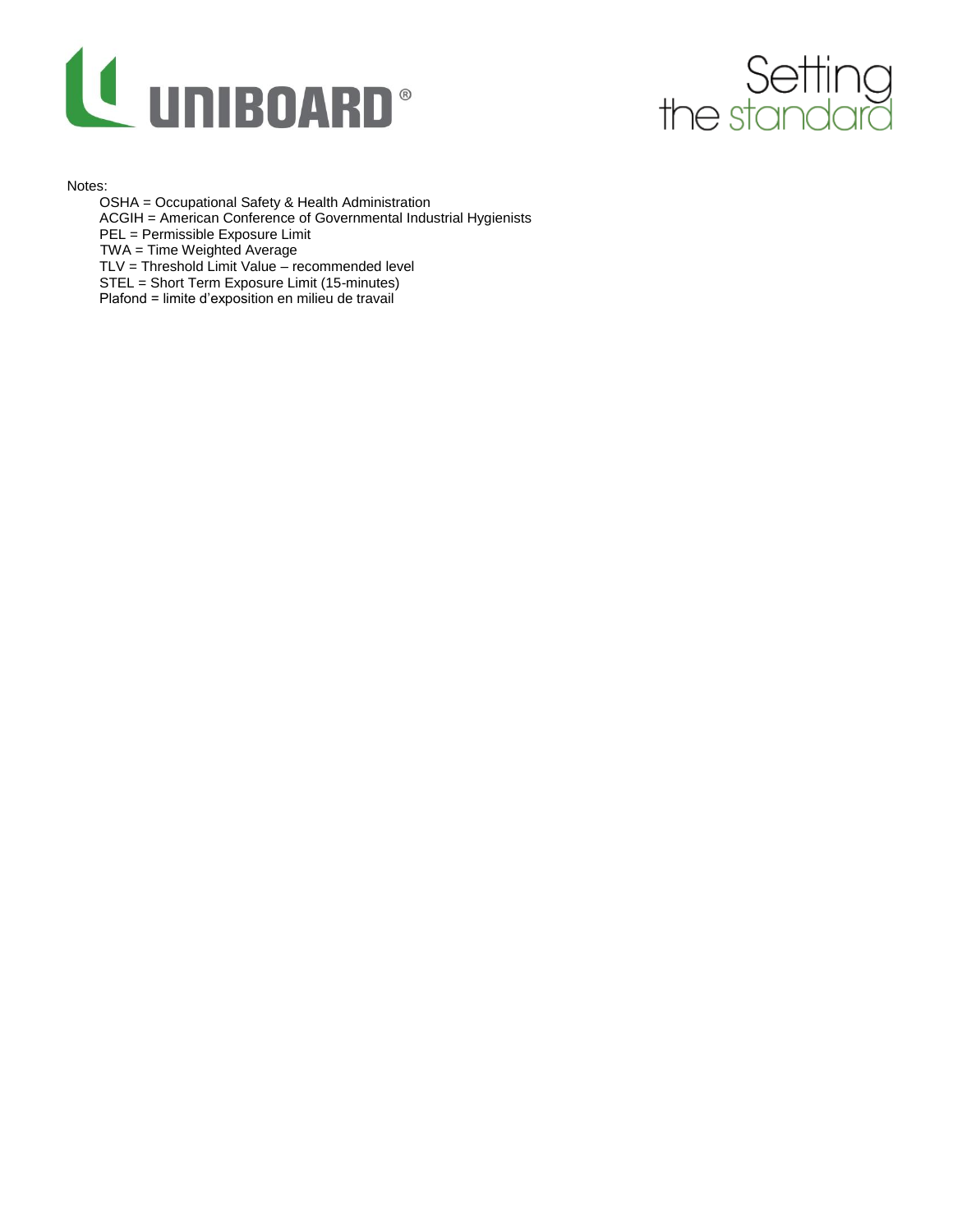# **SECTION 3: PHYSICAL PROPERTIES**

**BOILING POINT (°C)** N/A **VAPOUR PRESSURE N/A (mm Hg)** N/A **APPEARANCE** Yellow to brown. **FREEZING POINT (°C)** N/A **VAPOUR DENSITY (Air=D)** N/A **SOLUBILITY IN H2O** N/A **EVAPOURATION RATE** N/A

**DESCRIPTION** Composite panel product composed primarily of wood particles or fibers bounded with formaldehyde based resin. **SPECIFIC GRAVITY (H2O=1)** Variable but generally lower than 1. **ODOUR** No distinctive odor. Wood odor is possible.

# **SECTION 4: FIRE AND EXPLOSION HAZARDS**

| <b>FLASH POINT</b>                      | N/A |
|-----------------------------------------|-----|
| <b>AUTO IGNITION</b>                    | 218 |
| <b>FLAMMABILITY</b>                     | The |
| <b>LIMITS</b>                           |     |
| <b>FIRE EXTINGUISHER MEDIA</b>          | Wat |
| <b>SPECIAL FIRE FIGHTING PROCEDURES</b> | Nor |
| <b>FIRE AND EXPLOSION HAZARDS</b>       | Par |
|                                         |     |

**AUTO IGNITION** 218 to 246 º C **E** lowest explosive concentration for wood dust is 40 g/m<sup>3</sup>

**FIRE EXTINGUISHER MEDIA** Water spray, CO2 and sand as for wood fire ne. Similar to wood products rticleboard and fiberboard are not an explosion hazard. Sawing, sanding and/or machining particleboard and fiberboards can produce wood dust. Wood dust may present a strong explosion hazard if high dust concentrations come into contact with an ignition source. According to data listed in the NFPA (National Fire Protection Association), 40 g/m<sup>3</sup> is the lowest explosive concentration for wood dust.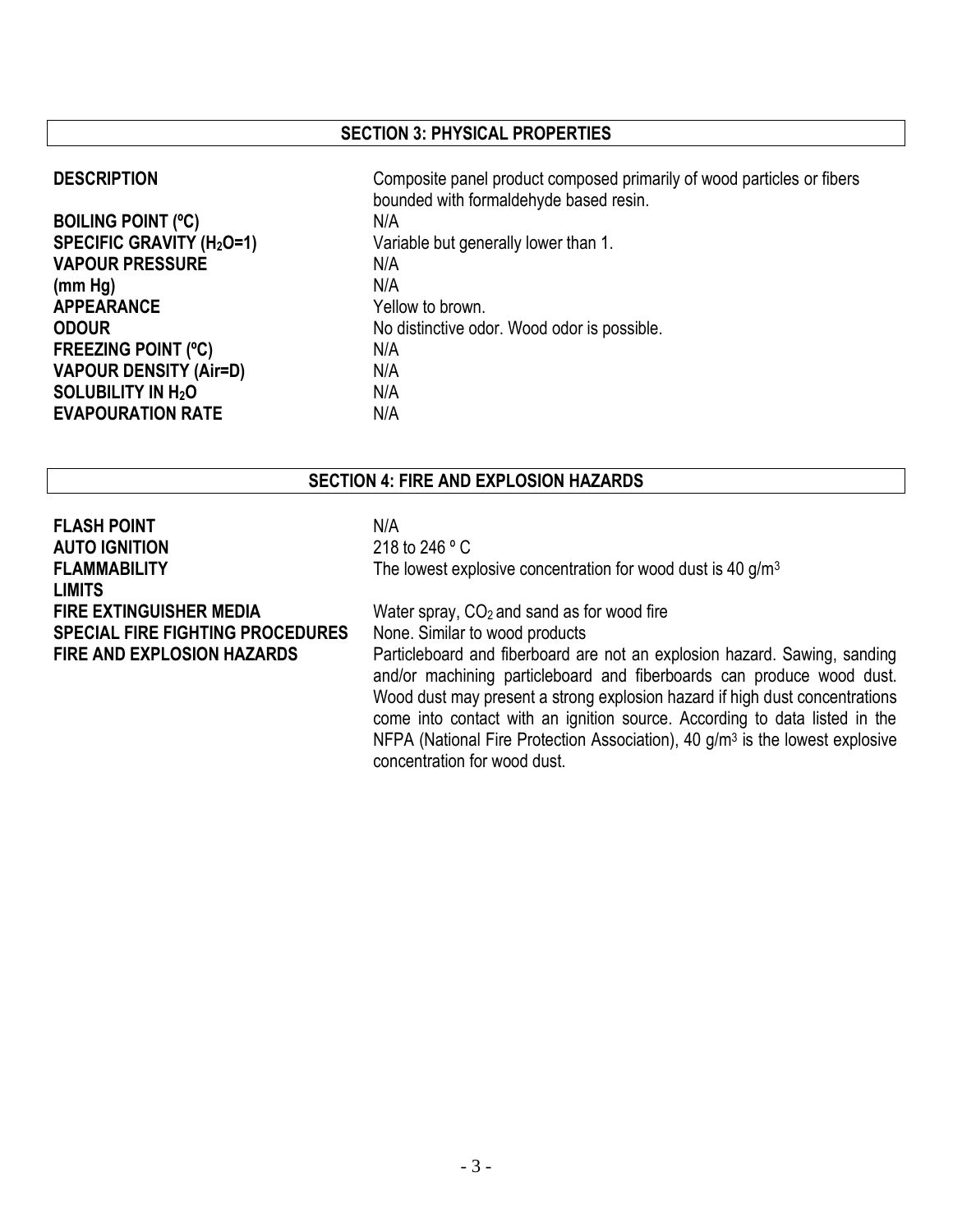# **SECTION 5: REACTIVITY**

# **STABILITY** Stable

**INCOMPATIBILITY (MATERIALS TO AVOID) HAZARDOUS DECOMPOSITION PRODUCTS**

**CONDITIONS TO AVOID** High humidity and high temperature increase the formaldehyde emission rate from particleboard.

Strong oxidizing agents, strong acids and strong bases.

Thermal and/or thermal-oxidative decomposition can produce irritating and toxic gas and vapors, including carbon monoxide, trace amounts or organic acids, ketones, aldehydes and alcohols.

**HAZARDOUS POLYMERIZATION** Will not occur.

# **SECTION 6: HEALTH AND HAZARD DATA**

# **SIGNS AND SYMPTOMS OF EXPOSURE:**

*1. FORMALDEHYDE*

ACUTE EXPOSURE May cause temporary irritation of the skin, eyes or respiratory system. May cause sensitization in sensitive individuals.

**CHRONIC EXPOSURE** Rats exposed to 14 ppm formaldehyde developed nasal cancer. Epidemiological studies on 26,000 workers by the National Cancer Institute (NCI) showed little evidence linking formaldehyde to cancer. The Environmental Protection Agency (EPA) classifies formaldehyde as B-1: probable human carcinogen. Formaldehyde is classified by the International Agency for Research on Cancer (IARC) and the National Toxicology Program (NTP) as Group 2A chemical - probable human carcinogen.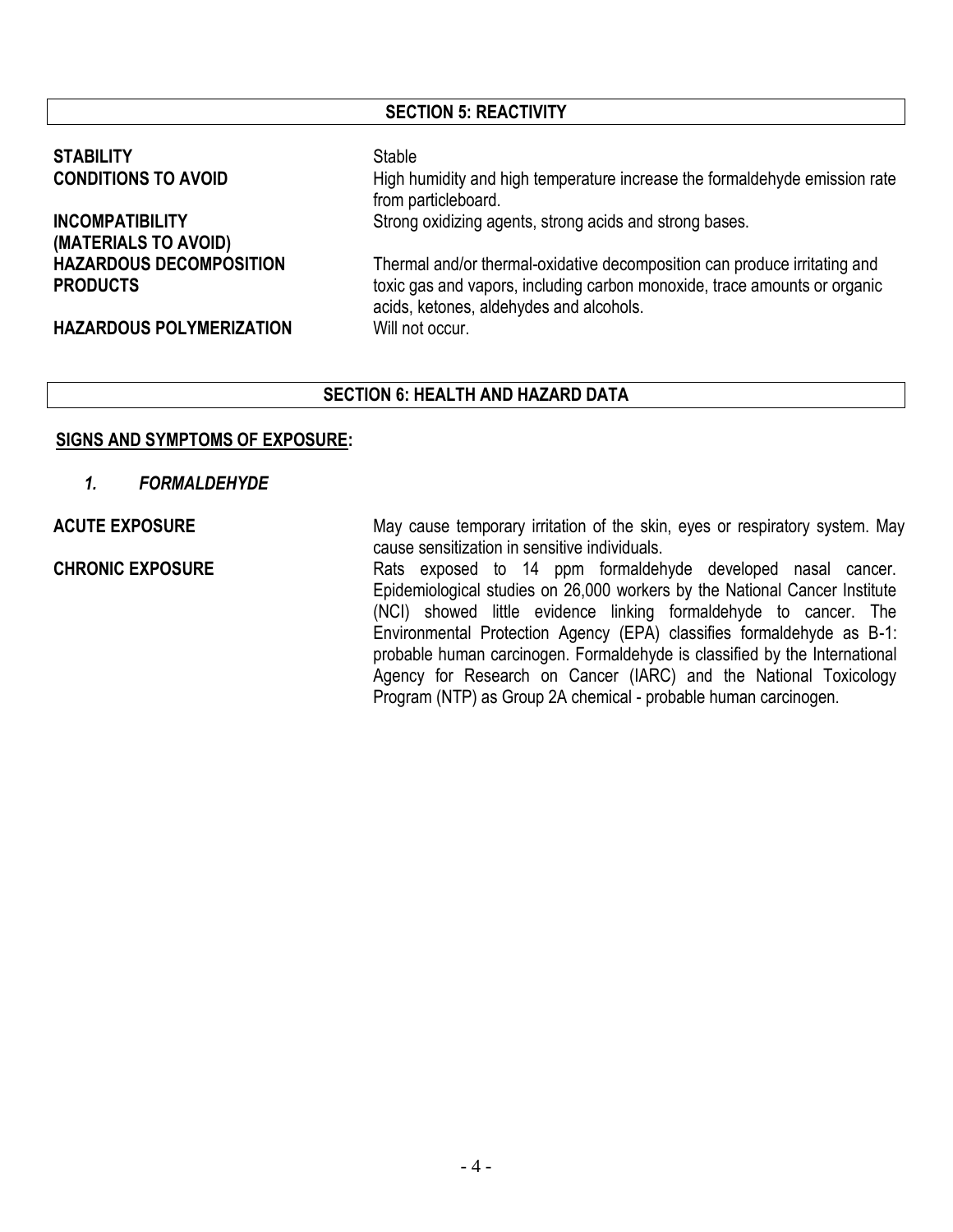# *2. WOOD DUST*

| <b>ACUTE EXPOSURE</b>                                      | <b>Skin:</b> May cause irritation and sensitization. Dermatitis has been reported in<br>humans depending on wood species.                                                                                                                                                                                                                                                   |  |
|------------------------------------------------------------|-----------------------------------------------------------------------------------------------------------------------------------------------------------------------------------------------------------------------------------------------------------------------------------------------------------------------------------------------------------------------------|--|
|                                                            | Eyes: May cause eye irritation. Conjunctivitis has been reported in humans<br>depending on wood species and the origin of the dust.                                                                                                                                                                                                                                         |  |
|                                                            | <b>Respiratory system:</b> Inhalation of wood dust may irritate the respiratory<br>tract by causing: drying of the mucus, sneezing, irritation cough and<br>expectoration. May cause breathing difficulties such as bronchitis, nasal<br>discharge, respiratory tract obstruction and more. May sensitize the<br>respiratory system and cause asthmatic symptoms and signs. |  |
| <b>CHRONIC EXPOSURE</b>                                    | A repeated exposure to wood dust may cause asthmatic type symptoms. A<br>repeated exposure to certain species of wood dust can trigger allergic<br>reactions among certain workers.                                                                                                                                                                                         |  |
|                                                            | Airway, skin and eye irritation.                                                                                                                                                                                                                                                                                                                                            |  |
|                                                            | Skin and respiratory system sensitization.                                                                                                                                                                                                                                                                                                                                  |  |
|                                                            | Carcinogenicity: The Agency for Research on Cancer (IARC) classifies<br>wood dust as a Group 1: human carcinogen (nasal airways). Carcinoma of<br>the nasal cavity has been reported among workers of the furniture industry<br>and an increase of Hodgkin's disease has been reported among workers of<br>other wood processing sectors, mostly in sawmills.               |  |
|                                                            | <b>California Proposition 65: Particle and medium and high density fiber</b><br>boards, raw and laminated, may generate wood dust when sawn, sanded<br>and/or machined. Wood dust is known in the State of California to cause<br>cancer.                                                                                                                                   |  |
|                                                            | Mutagenicity: Exposure to wood dust may cause epithelial cell changes in<br>nasal cavities.                                                                                                                                                                                                                                                                                 |  |
| <b>MEDICAL CONDITIONS AGGRAVATED</b><br><b>BY EXPOSURE</b> | Respiratory conditions or allergies.                                                                                                                                                                                                                                                                                                                                        |  |
| <b>FIRST AID PROCEDURES:</b>                               | Inhalation: Move persons to fresh air. Seek medical attention if the irritation<br>persists, breathing becomes difficult or skin rash occurs.                                                                                                                                                                                                                               |  |
|                                                            | Eyes: Move persons to fresh air. Flush eyes immediately with clear water for<br>10 minutes. Seek medical attention if the irritation persists.                                                                                                                                                                                                                              |  |
|                                                            | <b>Skin:</b> Move persons to fresh air. Wash skin with mild soap or detergent and<br>water, or flush affected area with water for a few minutes. If a rash or<br>persistent irritation occurs, seek for medical attention before returning to an<br>area where wood dust is present.                                                                                        |  |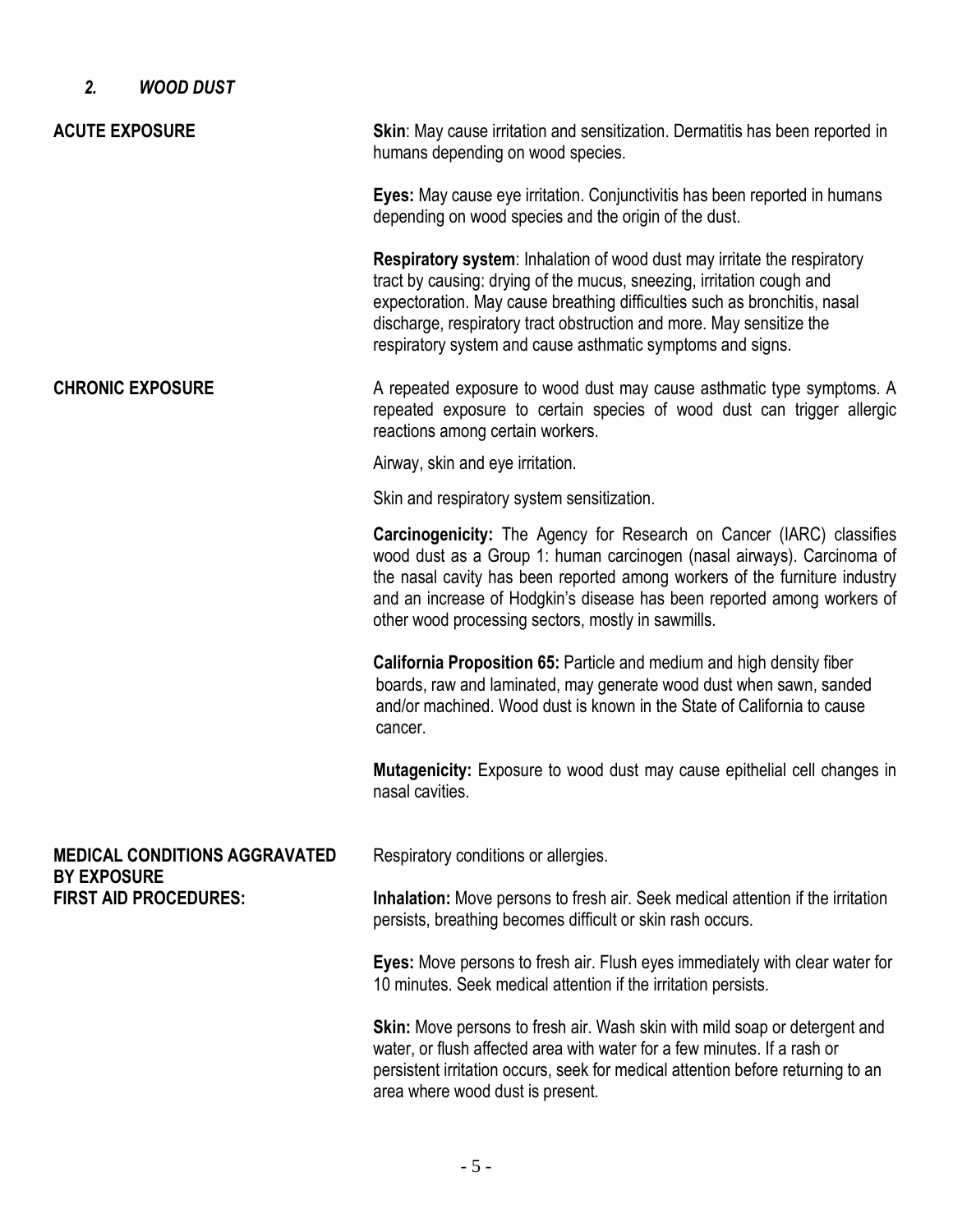# **SECTION 7: SPILL/LEAK PROCEDURES**

# **STORAGE AND HANDLING PRECAUTIONS:**

Provide adequate ventilation where dust conditions may occur to prevent dust accumulation above the concentration indicated in section 2.

# **MEASURES TO BE TAKEN FOR SPILLS/RELEASE:**

Sweep or vacuum wood dust spills for recovery or disposal; avoid creating dusty conditions.

# **WASTE DISPOSAL METHOD**:

Recycle, valorize, incinerate or landfill according to local, provincial, federal or state regulations.

# **SECTION 8: SPECIAL PROTECTION INFORMATION**

# **RESPIRATORY PROTECTION:**

Avoid prolonged or repeated exposure to wood dust in the air.

Wear breathing protection approved by the National Institute for Occupational Safety and Health (NIOSH) specifically designed for wood dust exposure. Respirators are required if the contaminants exceed the "American Conference of Governmental Industrial Hygienists – Threshold Limit Value" (ACGIH –TLV).

### **VENTILATION:**

| <b>LOCAL EXHAUST</b>  | Remove wood dust during sanding, sawing and machining processes.                                                 |  |
|-----------------------|------------------------------------------------------------------------------------------------------------------|--|
| <b>MECHANICAL</b>     | Good ventilation is suggested to maintain formaldehyde and wood dust<br>concentrations lower than the ACGIH-TLV. |  |
| <b>EYE PROTECTION</b> | Wear safety glasses in dusty environments.                                                                       |  |